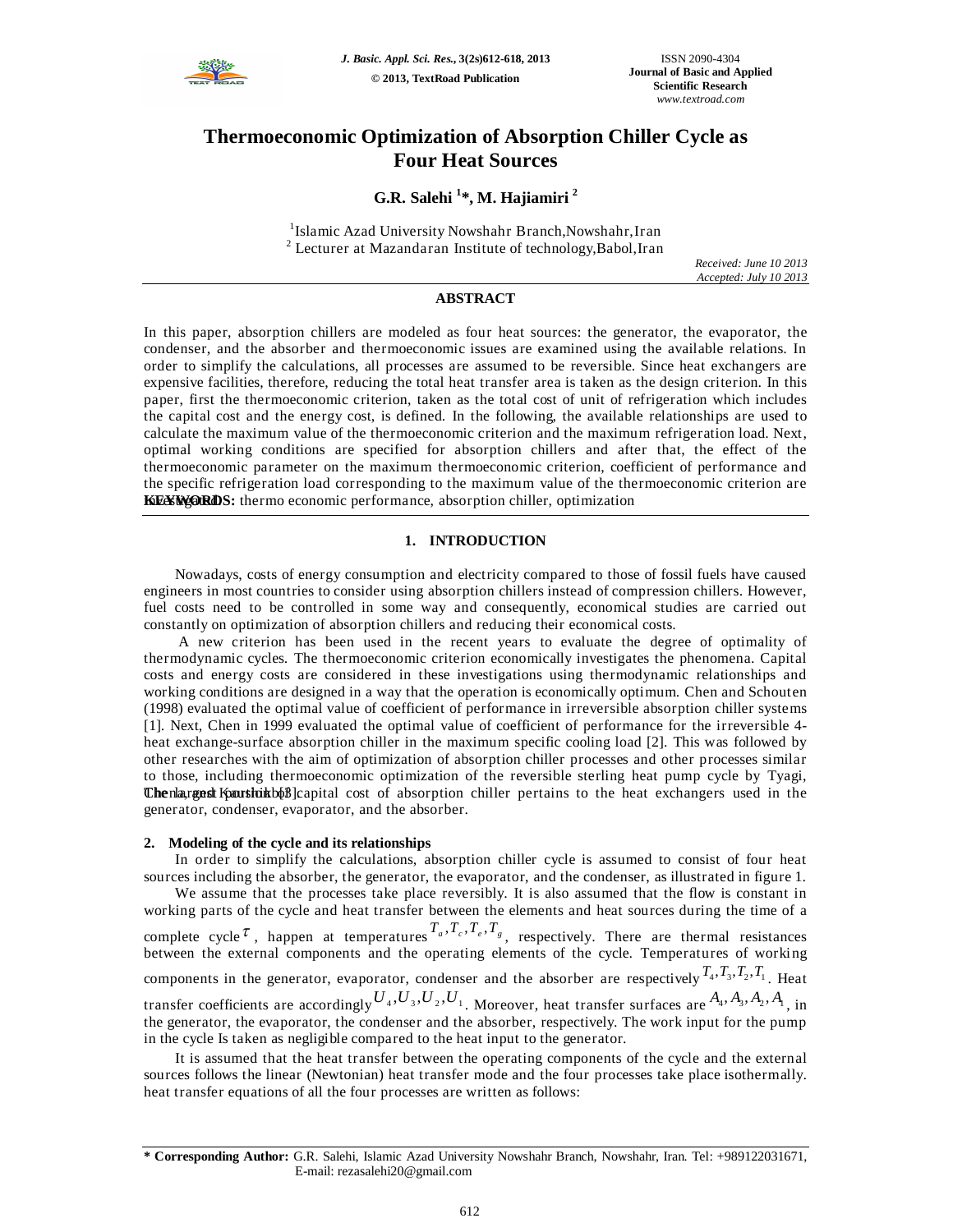$$
Q_3 = U_3 A_3 (T_3 - T_c) \tau
$$
  
\n
$$
Q_4 = U_4 A_4 (T_4 - T_a) \tau
$$
  
\n(3)  $Q_1 = U_1 A_1 (T_g - T_1) \tau$   
\n(4)  $Q_2 = U_2 A_2 (T_e - T_2) \tau$   
\n(5)  $(1)$ 

Where  $Q_4, Q_3, Q_2, Q_1$  are heat transfers in the generator, the evaporator, the condenser and the absorber, respectively, From the first law of thermodynamic we have:

$$
Q_1 + Q_2 - Q_3 - Q_4 = 0
$$
\nConsidering the second law of thermodynamic and the reversibility of the cycle we have:

\n
$$
\frac{Q_1}{T_1} + \frac{Q_2}{T_2} - \frac{Q_3}{T_3} - \frac{Q_4}{T_4} = 0
$$
\n(6)

Since the heat exchangers are the expensive component in the cycle, reduction of the heat transfer area (A) is taken as the design criterion. Therefore, by optimizing the total heat transfer area we can obtain

optimality.  $A = A_1 + A_2 + A_3 + A_4$ (7)

The parameter (a) is defined as the total distribution rate between the condenser and the absorber:

$$
a = \frac{Q_3}{Q_4} \tag{8}
$$

According to the standard definitions of coefficient of performance (COP) and specific cooling load (r) and equations (1) to (8), coefficient of performance can be obtained as follows:

$$
\varepsilon = \frac{Q_2}{Q_1} = \frac{T_4^{-1} + aT_3^{-1} - (1+a)T_1^{-1}}{(1-a)T_2^{-1} - T_4^{-1} - aT_3^{-1}}
$$
\n(9)

And the specific cooling load is obtained as follows:

$$
r = \frac{Q_2}{A\tau} = \left\{ \frac{1}{U_2(T_e - T_2)} + \frac{T_2^{-1} - T_4^{-1} + a(T_2^{-1} - T_3^{-1})}{U_1(T_g - T_1)[T_4^{-1} - T_1^{-1} + a(T_3^{-1} - T_1^{-1})]} \right\}
$$

$$
+ \left[ \frac{1}{U_4(T_4 - T_a)} + \frac{a}{U_3(T_3 - T_c)} \right] \frac{T_2^{-1} - T_1^{-1}}{T_4^{-1} - T_1^{-1} + a(T_3^{-1} - T_1^{-1})} \right\}^{-1}
$$

Equations 9 and 10 are the general relationships for absorption chillers with four reversible heat sources. These relationships can be used to obtain thermoeconomical optimum performance for this type of absorption chillers. According to the studies carried out by Kodal and Shahin as given in [5], the thermoeconomic criterion for absorption chillers with four reversible heat sources is defined as the total price of unit cooling load which includes both capital and energy costs. Therefore, the function which is to be optimi**zed** is as follows:

(10)

$$
F = \frac{\tau}{C_i + C_e} \tag{11}
$$

Where  $C_i$ ,  $C_e$  are capital and energy costs in the unit of time, respectively. The capital cost of absorption chillers is assumed to be proportional to its total heat transfer area:

 $C_i = k_1 A$  (12) Where  $k_1$  is the capital recovery factor, the capital cost for the unit heat transfer area. Energy consumption cost is directly proportional to the rate of heat input:

$$
C_e = k_2 \frac{Q_1}{\tau}
$$
 (13)

Where  $k_2$  is the unit cost of energy. By substituting equations 12 and 13 in 11, we obtain:

$$
F = \frac{Q_2/\tau}{(k_1A + k_2Q_1/\tau)} = (k_1r^{-1} + k_2\varepsilon^{-1})^{-1}.
$$
\n(14)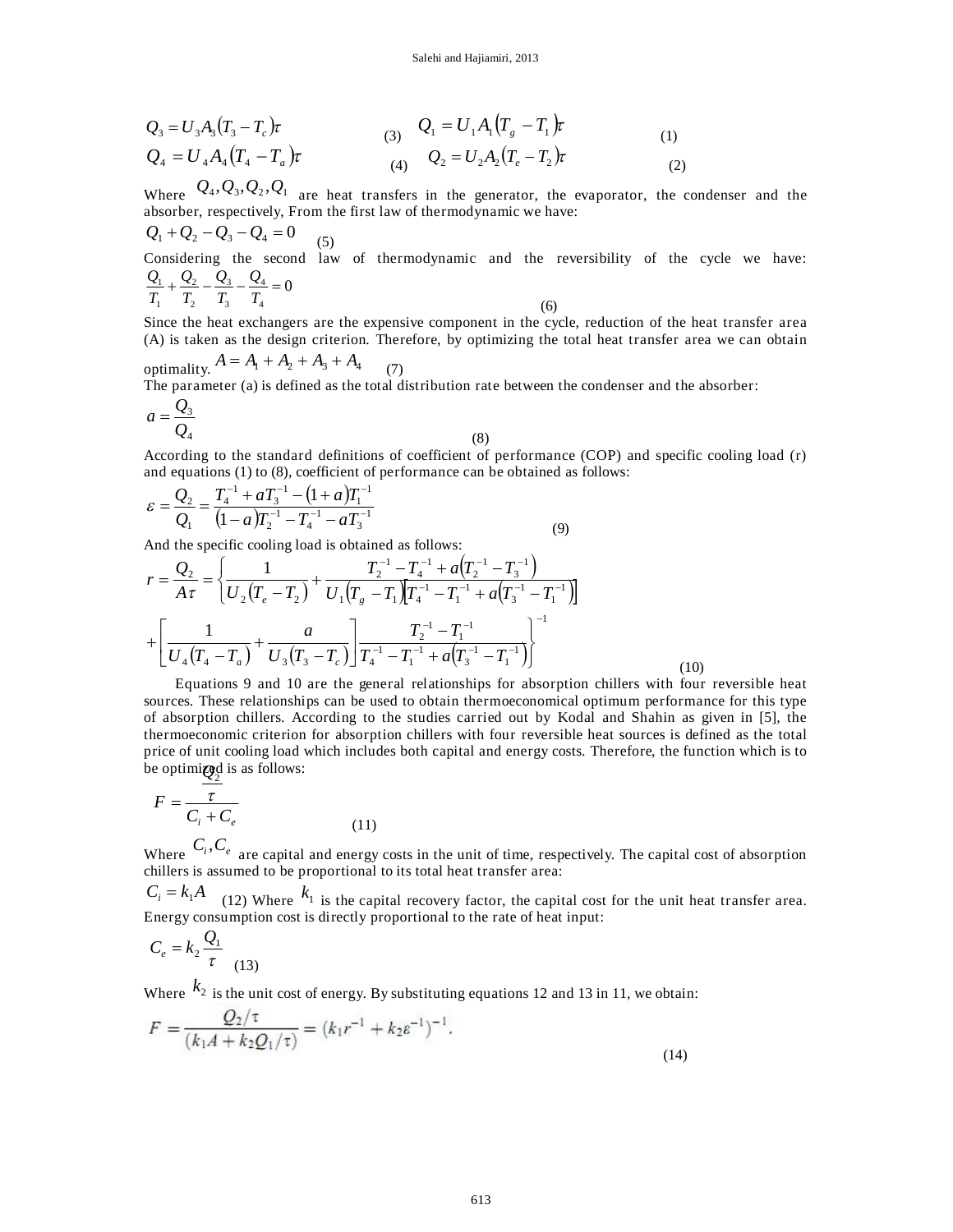$$
k = \frac{k_1}{k_2}
$$
 as the thermoeconomic parameter having the dimension  $\frac{KW}{m^2}$ , when the capital

By defining cost increases and the cost of energy consumption reduces, the thermoeconomic parameter *k* goes up. The optimal relationship for the total refrigeration load and the COP of absorption chillers is as follows:

$$
r = U_2 \left[ T_e T_e + a T_e T_a - (T_g e + T_e) \frac{T_e T_a (1+a)}{T_g (1+\epsilon)} \right]
$$
  
\n
$$
\times \left\{ \left[ (1+b_2)^2 T_e + a (1+b_3)^2 T_a - \frac{a}{1+a} (b_2 - b_3)^2 T_e \right] - (1-b_1)^2 \frac{(1+a)T_a T_e}{(1+\epsilon)T_g} (15) + \frac{T_e}{\epsilon T_g} \left[ (b_1 + b_2)^2 T_e + a (b_1 + b_3)^2 T_a - \frac{a}{1+a} (b_2 - b_3)^2 T_g \right] \right\}^{-1},
$$
  
\n
$$
b_1 = \sqrt{\frac{U_2}{U_1}}
$$
 (16)

Where:

By combining (14) and (15), the ration of the optimal value of the thermoeconomic criterion and the COP of absorption chillers with four reversible heat sources is obtained as follows:

$$
k_2 F = \left\{ \frac{k}{U_2} \left[ T_e T_e + a T_e T_a - (T_g \varepsilon + T_e) \frac{T_e T_a (1+a)}{T_g (1+\varepsilon)} \right]^{-1} \right\}
$$
  
 
$$
\times \left[ (1+b_2)^2 T_e + a (1+b_3)^2 T_a - \frac{a}{1+a} (b_2 - b_3)^2 T_e \right] - (1-b_1)^2 \frac{(1+a) T_a T_e}{(1+\varepsilon) T_g} (19)
$$
  
 
$$
+ \frac{T_e}{\varepsilon T_g} \left[ (b_1 + b_2)^2 T_e + a (b_1 + b_3)^2 T_a - \frac{a}{1+a} (b_2 - b_3)^2 T_g \right] + \varepsilon^{-1} \right\}^{-1}.
$$

Equation 19 gives the optimum thermoeconomic criterion for a given value of COP and also the optimum coefficient of performance for a given thermoeconomic parameter in reversible absorption chillers. Using equation19, we can evaluate other characteristics of thermoeconomic operation of reversible absorption chillers which obey the linear (Newtonian) heat transfer law.

Equation 19 demonstrates that for the thermoeconomic parameter we have  $F = 0$  when  $\varepsilon = 0$  or  $\varepsilon = \varepsilon_{c}$  where:

$$
\varepsilon_{\rm c} = \frac{T_{\rm a}^{-1} + aT_{\rm c}^{-1} - (1+a)T_{\rm g}^{-1}}{(1+a)T_{\rm c}^{-1} - T_{\rm a}^{-1} - aT_{\rm c}^{-1}},\tag{20}
$$

is the coefficient of performance for an absorption chiller with four reversible heat sources. When  $\epsilon < \epsilon_c$ ,  $\frac{d(k_2F)}{1} = 0$ 

the maximum thermoeconomic criterion is derived. Using (19) and the final condition  $d\varepsilon$ , we can evaluate  $COP(\varepsilon_r)$  for the maximum value of the maximum thermoeconomic criteria  $(F_{\text{max}})$ .

$$
\varepsilon_F = \left[ 1 - \sqrt{1 - \frac{(1+a)T_g^{-1} - T_a^{-1} - aT_c^{-1}}{T_a^{-1} + aT_c^{-1} - (1+a)T_c^{-1}}} d_1 \right] d_1^{-1}
$$
\nWhere (21)

Where

$$
d_1 = \frac{(1+a)(T_g - T_c)d_2}{T_c^2[T_a^{-1} + aT_c^{-1} - (1+a)T_c^{-1}]\{d_3 + [T_cT_g + aT_aT_g - (1+a)T_aT_c]U_2/k\}}
$$

$$
+\frac{(1-b_1)^2(1+a)T_aT_c - d_3T_c - [T_cT_c + aT_cT_a - (1+a)T_aT_c]T_gU_2/k}{T_c\{d_3 + [T_cT_g + aT_aT_g - (1+a)T_aT_c]U_2/k\}}
$$
(22)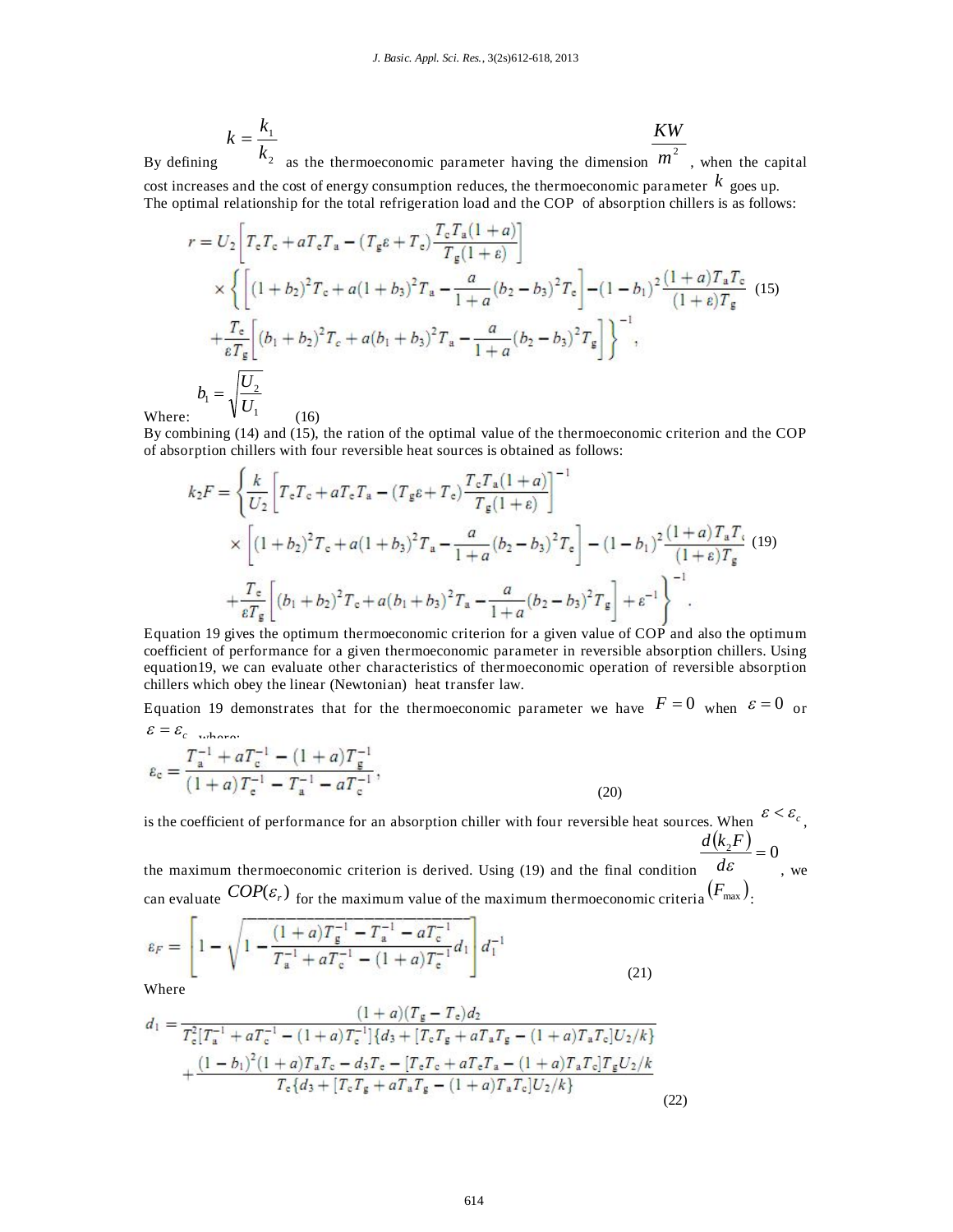$$
d_2 = (1 + b_2)^2 T_c + a(1 + b_3)^2 T_a - (b_2 - b_3)^2 T_c a / (1 + a)
$$
  
And (23)

$$
d_3 = (b_1 + b_3)^2 T_c + a(b_1 + b_3)^2 T_a - (b_2 - b_3)^2 T_g a / (1 + a)
$$
\nSubstituting (21) in (10), we see obtain the maximum the  
unoscopoint limit for a even.

Substituting (21) in (19), we can obtain the maximum thermoeconomic limit for a reversible absorption chiller. Substituting (21) in (15), we can obtain the specific refrigeration load  $(r_F)$  for the maximum thermoeconomic criterion. Three parameters  $F_{\text{max}}$ ,  $r_F$ ,  $\varepsilon_F$  are important for the optimum design of

reversible absorption chillers. These parameters result in the lowest value of COP and the lowest value of the characteristic refrigeration load and the top limit of the thermoeconomic criterion [5,6,7].

#### Investigation and conclusion

In order to examine the thermoeconomic of the cycle and the impact of its different parameters, a case study was analyzed and the obtained circumstances were compared with each other. The following data were known for the aforementioned case study.

$$
T_g = 403K, T_e = 293K, T_c = 313K, T_a = 305K, a = 1, U_1 = U_2 = U_3 = U_4 = 0.5 \frac{KW}{K.m^2}
$$

By changing any of the following parameters, we take other parameters as constant and equal to the values mentioned above. The characteristic charts of the problem at hand were obtained using the above **Higure** 2 shows the thermoeconomic criteria versus the coefficient of performance of a reversible chiller *KW <sup>k</sup>*

$$
k = 1 - \frac{14M}{m^2}
$$
 The value of the maximum thermoeconomic criterion  $(F_{\text{max}})$  can be obtained from this  
curve. As you can see, this chart consists of two sections with negative and positive slopes. The part which  
has a negative slope represents the optimum region for operation of absorption children. In figure 3,  
variations of the thermoeconomic criterion in terms of the characteristic refrigerator load is shown. Here

$$
k = 1 \frac{KW}{2}
$$

too, we have  $m<sup>2</sup>$  . From this curve one can easily obtain the maximum value for the thermoeconomic criterion  $(F_{\text{max}})$  and the maximum refrigeration load  $(r_{\text{max}})$  . This curve has three parts. It is obvious that the optimum working conditions for absorption chillers are in the region with negative slips and 3 can help one find the optimum region for operation of absorption chillers, which are the regions with negative slopes. This region should abide by the following conditions:

$$
F_r \leq F \leq F_{\text{max}} \quad (25) \quad \varepsilon_F \leq \varepsilon \leq \varepsilon_r \quad (26) \quad r_F \leq r \leq r_{\text{max}} \quad (27)
$$

Where  $F_r$  the thermoeconomic criterion for the maximum refrigeration is load  $(r_{\text{max}})$  and  $\varepsilon_r$  is the COP for the maximum value of characteristic refrigeration load for the reversible absorption chiller which can be obtained from the following equation:

$$
\varepsilon_r = \left[ 1 - \sqrt{1 - \frac{(1+a)T_g^{-1} - T_a^{-1} - aT_c^{-1}}{T_a^{-1} + aT_c^{-1} - (1+a)T_c^{-1}}} d_4 \right] d_4^{-1}
$$
\n(28)

Where:

$$
d_4 = \frac{(1+a)\{(1-b_1)^2[T_eT_e + aT_eT_a - (1+a)T_aT_e] + (T_g - T_e)d_2\}}{T_e^2[T_a^{-1} + aT_e^{-1} - (1+a)T_e^{-1}]d_3} - 1
$$
\n(29)

Substituting 28 in 19, we can obtain the maximum value for the characteristic refrigeration load. Moreover, by substituting 28 in (15), we can obtain the value of the thermoeconomic criterion for the maximum characteristic refrigeration load,  $(F_r)$ 

The values of the parameters which influence the operation of the cycle are changed and their effects on cycle are compared. Figure 4 shows the characteristic curve of the thermoeconomic criterion-coefficient of

performance for four different values of the thermoeconomic criterion (*k*) and figure 5 shows the curve of the thermoeconomic criterion – refrigeration load for the same four values of the criterion.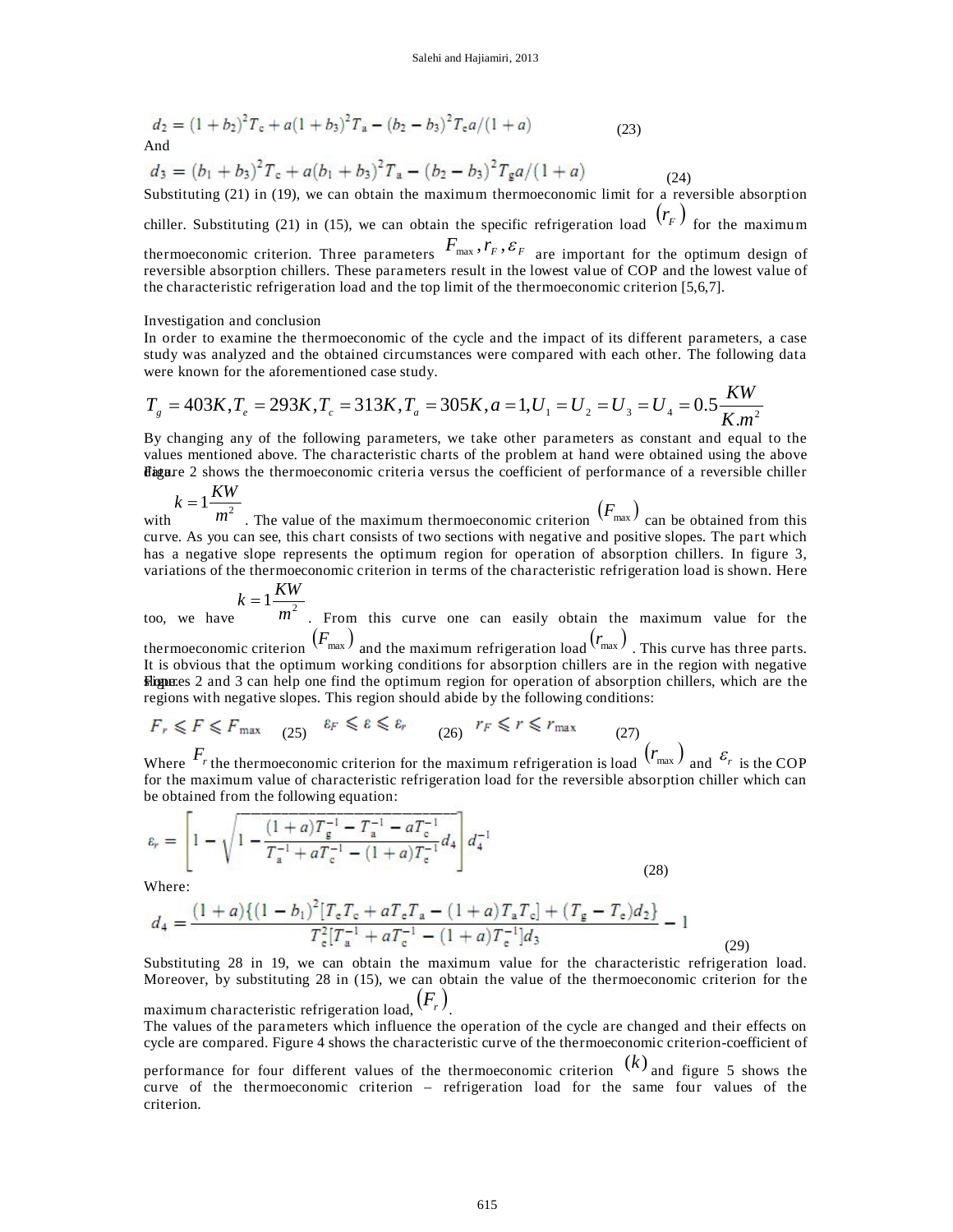We can deduce from these curves that the optimum thermoeconomic criterion for a known value of COP, the thermoeconomic criterion for a specific capacity of refrigeration and optimum coefficient of performance and characteristic refrigeration capacity for a known value of the thermoeconomic criterion,

all reduce by increasing the thermoeconomic parameter  $\left(k\right)$  . Figure 6 shows the characteristic thermoeconomic parameter- coefficient of performance curve for four

different values of total rate of distribution on heat output  $(a)$  and figure 7 shows the characteristic thermoeconomic criterion-refrigeration load curve for the same four values of the total rate of heat Integrant. be deduced from these curve that the optimum thermoeconomic criterion for a known value of COP, the thermoeconomic criterion for a special refrigeration capacity and the optimum coefficient of performance, and the characteristic refrigeration performance for a known value of thermoeconomic

criterion all decrease by increasing the total heat output distribution rate (*a*) .

As it is evident from figure 7, the maximum value for the thermoeconomic criterion and its corresponding

coefficient of performance, reduce by increasing the thermoeconomic parameter  $(k)$  and the specific refrigeration load corresponding to the maximum thermoeconomic criterion increases by increasing the thermoeconomic parameter (*k*) .



Figure 2: the thermoeconomic criterion in terms of coefficient of performance

Figure 3: the curve of the thermoeconomic criterion in terms of the characteristic curve of the system.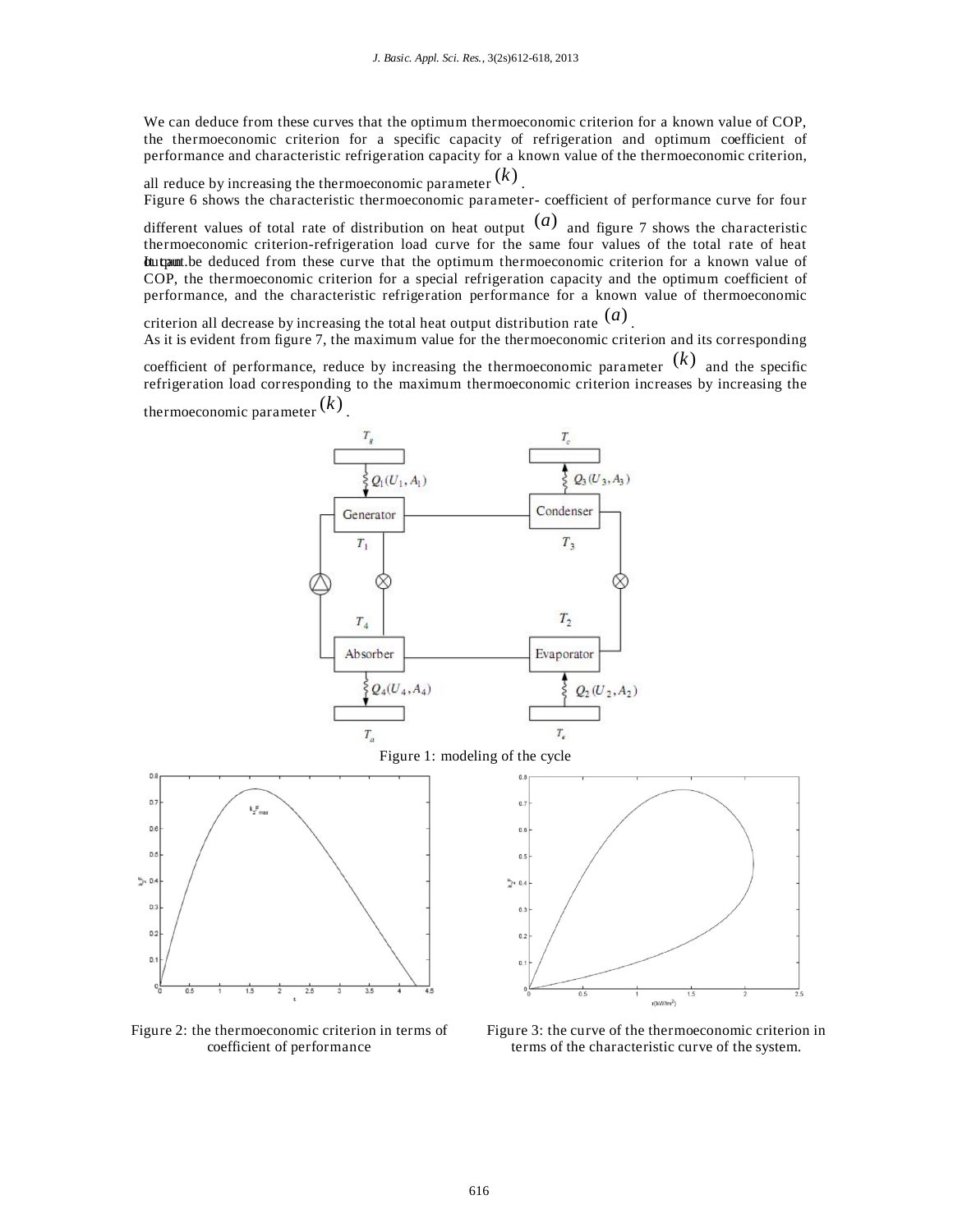

Figure 4: the effect of the thermoeconomic parameter on the ration of the thermoeconomic criterion and the coefficient of performance



Figure 6: the effect of the total rate of heat output on the ratio of the thermoeconomic criterion and coefficient of performance



Figure 5: the effect of the thermoeconomic parameter on the thermoeconomic criterion and refrigeration capacity



Figure 7: the effect of the total rate of heat output on the ratio of the thermoeconomic criterion and refrigeration capacity



#### **Conclusion**

In this paper, the performance of absorption chillers with four reversible heat sources was analyzed optimized with the existing relationships. The range of the important parameters for the absorption with four reversible heat sources for its optimum operation was determined. The obtained results can be